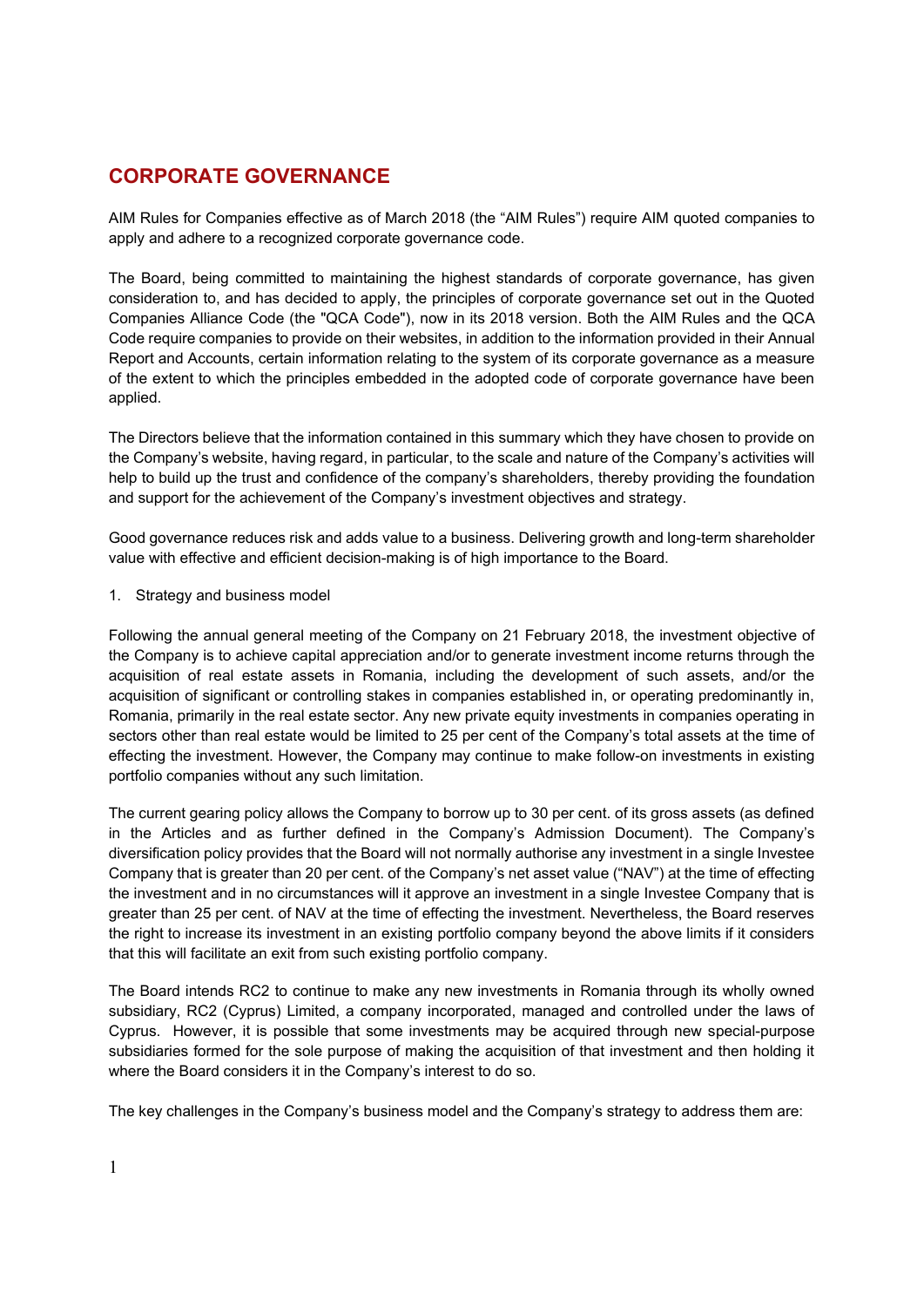- The Company has invested, and may continue to invest, in the unlisted securities of companies which the Adviser considers to have growth potential. Investment in such securities may present greater opportunities for growth but also involves greater risk than is customarily associated with the securities of more established issuers. Such issuers may have limited product lines, markets or financial resources, may be subject to more abrupt or erratic market movements than securities of larger companies or broad market indices and may be dependent for their management on one or two key individuals. Securities of such issuers are likely to be less liquid and to offer less disclosure to their investors. In order to mitigate the above risks, the Company performs entry due diligence paying attention to all operational, financial and legal aspects of the issuers. Furthermore, there are certain elements regarding the issuers for which the Company, aided by the Adviser, where appropriate and wherever possible, take 'hands on' responsibility. Principally, these elements are: the composition of the management team of the Investee Companies along with the establishment and management of an appropriate management incentive scheme; the financial management and the capital structure of the Investee Companies; initiatives to dispose of any non-core subsidiaries, divisions or significant assets of the Investee Companies; initiatives to outsource non-core activities to improve cost efficiency; initiatives to execute any acquisitions; identifying the exit strategy and ensuring the Investee Companies are proactively managed towards the chosen exit, including developing an understanding of the value drivers for the pool of exit routes and the optimum time to dispose of the investment; and specific projects identified in the value creation plan which are likely to have a significant impact on the overall value of the business. Over time, the Company's equity portfolio has become more concentrated due to the disposal of some of the Company's investments, and subsequent distribution of proceeds.
- The Company operates in a competitive market for investment opportunities. There can be no assurance that the competitive pressures the Company faces will not have a material adverse effect on its business, financial condition and results of operations. Also, as a result of this competition, the Company may not be able to take advantage of attractive investment opportunities from time to time, and the Company can offer no assurance that it will be able to identify and make investments or divestments that are consistent with the Company's investment objective. The Adviser maintains a close relationship with M&A advisers, consultants etc to understand the trends of the market influencing prospective entry or exit deals.
- Political, regulatory and macro-economic risks in Romania and Bulgaria can adversely influence the results of Investee Companies. The Adviser monitors and maintains a close relationship with the managers, consultants, and auditors of Investee Companies in order to understand and identify signs of financial and operational difficulties early in order to prevent or limit any potential losses.

#### 2. Shareholder communication

Shareholder relations are given high priority by the Board. The prime medium by which the Company communicates with shareholders is through the Interim and Annual Report and Accounts which aim to provide shareholders with a full understanding of the Company's activities and its results. This information is supplemented by a quarterly calculation of the net asset value of the Company's ordinary shares, which is published via the London Stock Exchange, and Quarterly Reports issued by the Adviser which are distributed by e-mail with copies also available from the Adviser's office upon request, and on the Company's website where the shareholders are able to access all the news and published information about the Company. The information published on the Company's website is in accordance with the AIM Rule 26. The maintenance and integrity of the Company's website is the responsibility of the Directors. Communications to shareholders can be accessed at the following link: http://reconstructioncapital2.com/announcements.html/.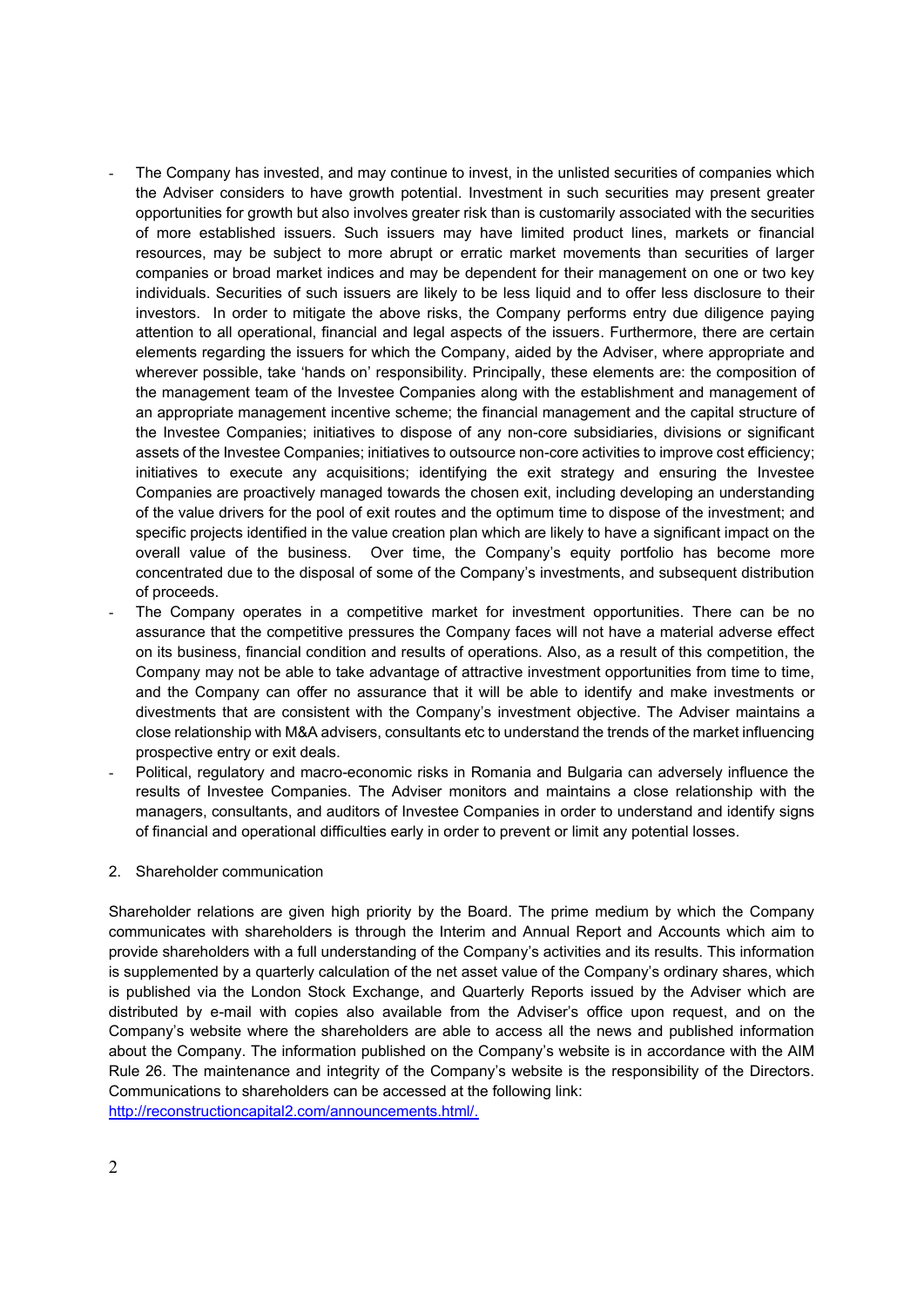Every announcement published by the Company provides contact details in case the shareholders need further clarification. The Adviser is in contact with the Board and makes sure relevant comments provided by the shareholders are considered.

The Company encourages communications with its shareholders. Any queries shareholders might have can be addressed to the Adviser whose contact details can be found by accessing this links: http://reconstructioncapital2.com/contact.html/.

The Adviser makes sure all such queries received are addressed in a timely manner and feedback from shareholders is considered regarding the structure of information presented (especially, Quarterly reports. Information regarding GSMs over the last ten years can be found by accessing the link: http://reconstructioncapital2.com/shareholder-communication.html/).

# 3. Social responsibilities

In addition to its Shareholders, the Company believes its main stakeholder groups are the employees, suppliers and clients of its Investee companies.

There are no environmental implications for the activity of the Company and its Investee companies with the exception of Policolor Group which has a dedicated Health and Safety department which makes sure the company follows all regulations and is in contact with the relevant authorities to ensure that the Policolor Group's activities have the lowest impact on the environment.

Each of the Investee Companies dedicates significant time to understanding and acting on the needs and requirements of its employees via meetings dedicated to obtain feedback.

The Company and its Investee Companies aim to conduct their business with honesty, integrity and openness, respecting human rights and the interests of their employees and third parties. The Company advocates high ethical standards in carrying out the business activities of its Investee Companies. The latter are bound to respect national legislation which deals with bribery, corruption, whistle-blowing, conflicts of interest and inside information. With regards to corporate social responsibility, the Investee Companies are in contact with local communities and either sponsor various social causes or launch internship programmes aimed of growing skilled personnel. Charitable donations are made only if deemed legal and ethical according to local laws and practices.

The Company and its Investee Companies strongly oppose forced labour, child labour and human trafficking.

The Investee Companies encourage feedback from their clients and suppliers through relevant point of contact employees and engagement with individual clients through customer service teams, own websites and social media (such as Facebook and other specific community sites relevant for the products and services of the Investee Companies).

#### 4. Risk management

The Company's risk management is coordinated by the Board, which manages the assets to achieve the Company's investment objectives. The Directors have sought to ensure that the portfolio of investments is sufficiently diversified to spread the risks of those investments. The Company measures the risks by monitoring its exposure to certain markets, industries and countries. The Investment Strategy does not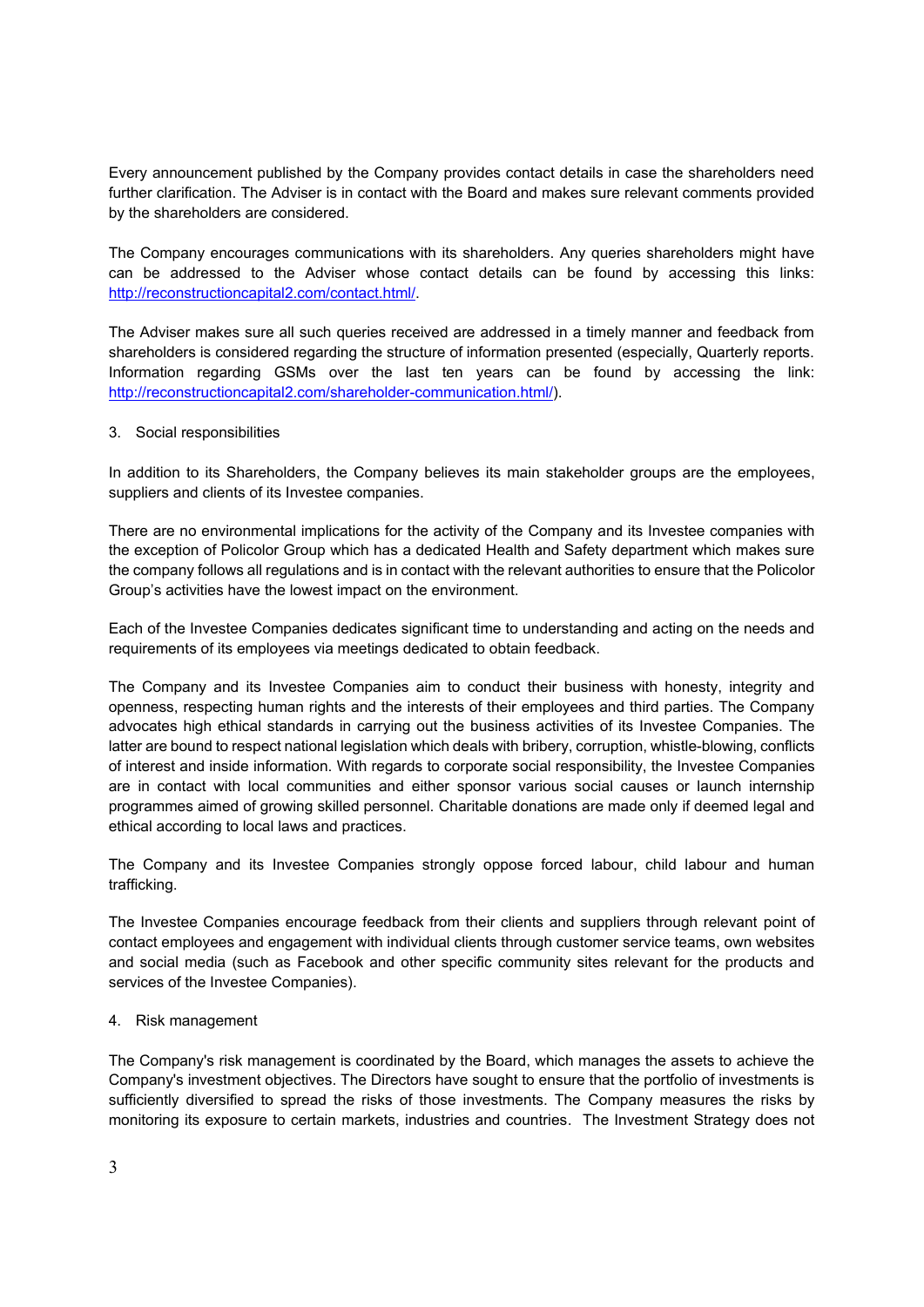restrict the Company from investing in other closed-ended funds operating in the Target Region.

In line with the Company's investment policy, the Directors do not normally authorise any investment in a single Investee that is greater than 20% of the Company's NAV at the time of effecting the investment and in no circumstances will it approve an investment in a single Investee Company that is greater than 25% of the Company's net asset value at the time of effecting the investment.

The Board meets the Adviser at least twice per year to receive updates regarding Investee Companies. The Adviser also notifies the Board on a timely basis on important events relevant for the activity of the Investee Companies. The Adviser participates in Board meetings of the Investee Companies on a monthly or quarterly basis, depending on the particular Investee Company, and has regular communication with their senior management teams to understand how specific risks related to their activities are mitigated.

The Board considers risk to the business at every board meeting (at least two physical meetings are held each year) and the risks are discussed at each meeting. The Company formally reviews and documents the principal risks to the business annually during the financial audit period. The Company reviews and documents the principal risks to its activity annually.

The Company is exposed to the following financial risks resulting from its financial instruments: market risk, credit risk and liquidity risk. The Company is exposed specifically to interest rate risk and price risk, which result from both its operating and investing activities.

# 4.1 Market Risk

The Company, through its subsidiaries, invests in securities of issuers which are believed by the investment team to have growth potential. Investment in such securities may present greater opportunities for growth but also involves greater risk than is customarily associated with the securities of more established issuers. Such issuers may have limited product lines, markets or financial recourses and therefore being subject to erratic market movements compared to securities of larger companies, and may be dependent for their management on one or two key individuals.

The market for buying and selling private company securities in Romania and Bulgaria is substantially less developed and the formalities for transferring shares are lengthy. Investments in unlisted securities are more speculative and involve a higher degree of risk and lower level of liquidity.

The Company measures these risks by monitoring its exposure to certain markets, industries and countries.

i. Interest rate risk

The Company's exposure to risks associated with fluctuations in the prevailing levels of market interest rates is limited to cash and cash equivalents and subsidiaries' investments in consumer loans.

ii. Price risk

The Company trades in financial instruments, taking positions in unlisted instruments. All investments in securities represent a risk of loss of capital. The Company's equity securities are susceptible to market price risk arising from uncertainties about future prices of the instruments.

4.2 Credit risk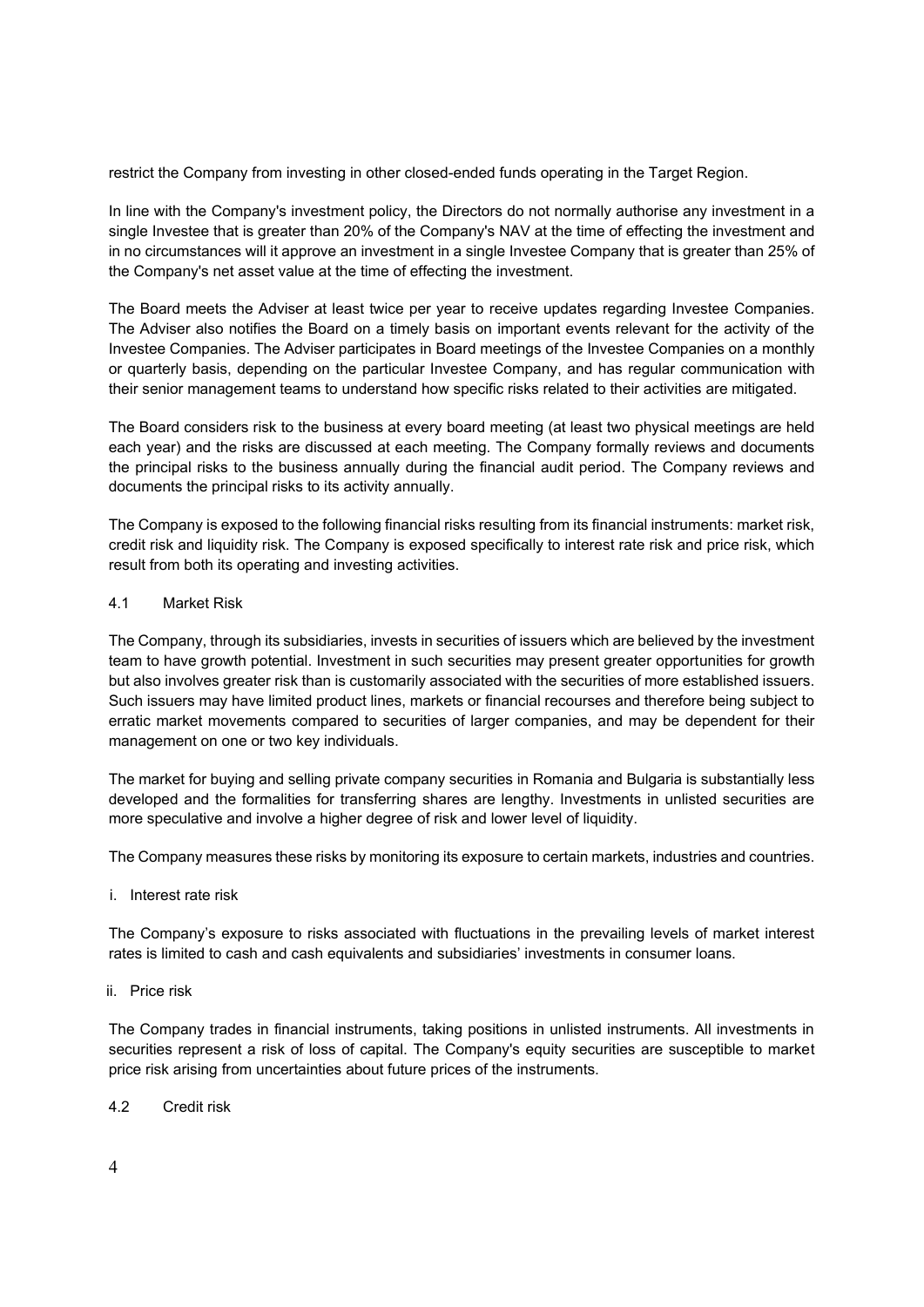The Company is exposed to credit risk as a result of holding financial assets at fair value through profit or loss, cash and cash equivalents, trade and other receivables.

The credit quality of the financial assets at fair value through profit or loss is based on the financial performance of the individual portfolio companies, for which there are no available credit ratings. Management uses other qualitative data such as discounted cash flow projections, and the Adviser consults on the default risk of portfolio companies, with approval from the Board of Directors. For those assets that are not past due, it is believed that the risk of default is low, and the capital repayments and interest payments will be made in accordance with the agreed terms and conditions.

In accordance with the Company's policy, the Adviser monitors credit risk on a daily basis, and management reviews it on a quarterly basis.

#### 4.3 Liquidity risk

Liquidity risk is the risk that the Company will not be able to meet its financial obligations as they fall due. The Company manages its liquidity by setting aside sufficient funds to cover its ongoing operating expenses for at least two years, whilst taking into account the cash inflows of dividends from its unlisted investments.

#### 5. Functioning of the Board

The Board is currently made up of three non-executive Directors, two of whom are Independent Non– Executive Directors.

The Directors shall serve for such term as decided by the General Shareholders Meeting or in the absence of such determination, until they are removed from office or are disqualified or resign under the terms of the Articles of Association. Any casual vacancy occurring in the Board of Directors may be filled by the Directors. The Directors have the power at any time, and from time to time, to appoint a person(s) as an additional Director(s). The office of Director is vacated if a Director: resigns by notice in writing to the Company, becomes bankrupt or uncapable of holding this position or if he ceases to be a Director by virtue of, or becomes prohibited from being a Director by reason of, an order made under any provisions of any law or enactment.

The Adviser ensures that the Directors have timely access to all relevant management, financial and regulatory information to enable informed decisions to be made.

Due to the size of the Board, and the fact that one Director is independent of the Adviser and all three Directors are independent of the Administrator and the Custodian, the Board has not set up separate audit and nomination committees on the grounds that the Board as a whole considers these matters. The Board has resolved that a remuneration committee is not appropriate for the Company, as the Company has contracted the advisory and administration activities with third parties and has no employees.

The Chairman has served on the Board of the Company for over 12 years. The Board considers that he still fulfils the requirements of an independent director due to his other business interests, which are not related to the Company, and his lack of dependence on his Board position within the Company.

The Board meets on a regular basis at least twice each year and additional meetings are arranged as necessary. The meetings/discussions follow strategic considerations regarding the investments of the Fund following the highlights provided by the Adviser in the form of board papers.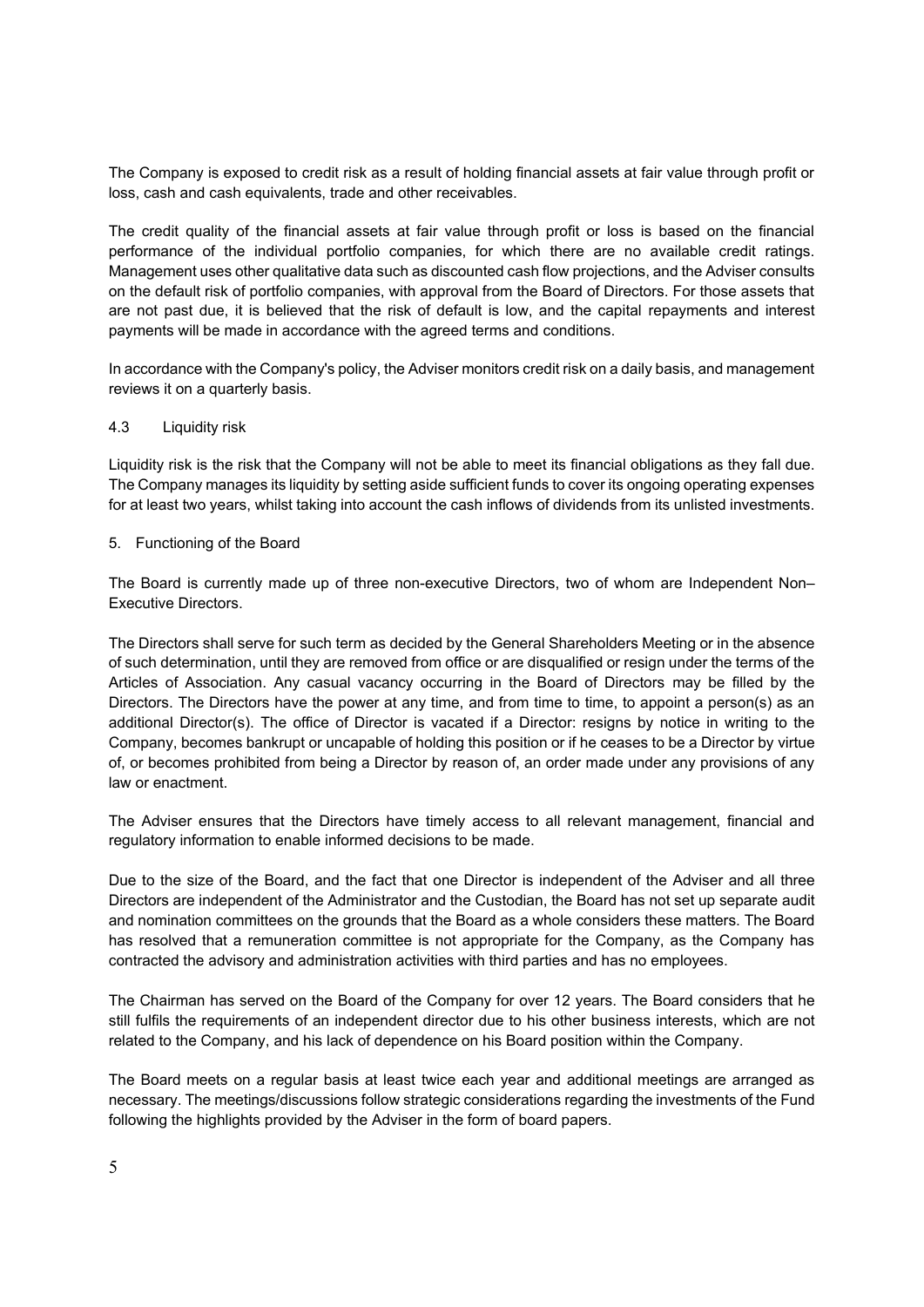The table below summarizes the meetings held in 2021 and the attendance by each board member.

|                                  | Board meetings | Physical | <b>Teleconferences</b> |
|----------------------------------|----------------|----------|------------------------|
| Number of meetings in 2021       | っ              |          |                        |
| Number attended by each member   |                |          |                        |
| Mihai Radoi*                     |                |          |                        |
| Martin Derbyshire**              |                |          |                        |
| Paolo Bassetti                   | 2              |          |                        |
| Zoran Melovski                   | 2              |          |                        |
| * resigned on 27 July 2021       |                |          |                        |
| ** appointed on 9 September 2021 |                |          |                        |
|                                  |                |          |                        |

### 6. Presentation of the Board

The Board members are:

- Mr Paolo Bassetti, Director of the Company since September 2019;
- Mr Zoran Melovski, Director of the Company since September 2019.
- Mr Martin Derbyshire, Director of the Company since September 2021;

Mr **Paolo Bassetti** is a specialist in industrial development, restructuring and mergers and acquisitions, with extensive experience in Latin America and Europe (including Romania). He worked for the Techint Group for 26 years, where he was involved in a number of industrial development operations and internal organizational restructurings, including in Brazil where he was responsible for the licensing of a five million to steel project in Rio de Janiero and where he acted as the President of Ternium, and in Romania where he was responsible for the Group's acquisition and restructuring of two Romanian industrial pipe producers, Silcotub and Donasid. He was educated at the Massachusetts Institute of Technology, the London School of Economics and the University of Bologna, and is an Italian citizen.

Mr. **Zoran Melovski** is a Cyprus-based lawyer who has already acted as a Director of RC2's two Cyprus subsidiaries, RC2 (Cyprus) Limited and Glasro Holdings Limited, and also sits on the board of The Romanian Investment Fund (Cyprus) Limited, where RC2 has an indirect shareholding. Prior to joining the board of RC2's Cyprus companies, Zoran was responsible for all the in-house legal work for East Point Holdings Limited, a Cyprus-based holding company with extensive operations in agribusiness, shipping, and metal processing. Zoran Melovski trained as a lawyer at the University of Belgrade and is a Serbian and Cypriot citizen.

Mr **Martin Derbyshire** has worked for over 25 years in the Trust, Corporate and Fund Administration sector principally as an executive Director & Shareholder of the international trust, fund and corporate service provider SMP Group Limited (now Suntera Global - www.suntera.com/news/smp-group-rebrands-tosuntera-global) where he sat on the main board and on a number of its licensed and regulated operational subsidiaries. He was a member of the management buyout team that acquired the business from the Fortis trust, banking and insurance group in 2007 and exited in 2019 following a secondary MBO backed by private equity. He was involved on a day-to-day basis in the management of trust, corporate & fund administration business for clients of the group and was regularly engaged to sit on the boards of a diverse range of businesses building experience in several business sectors. After leaving SMP, Martin continues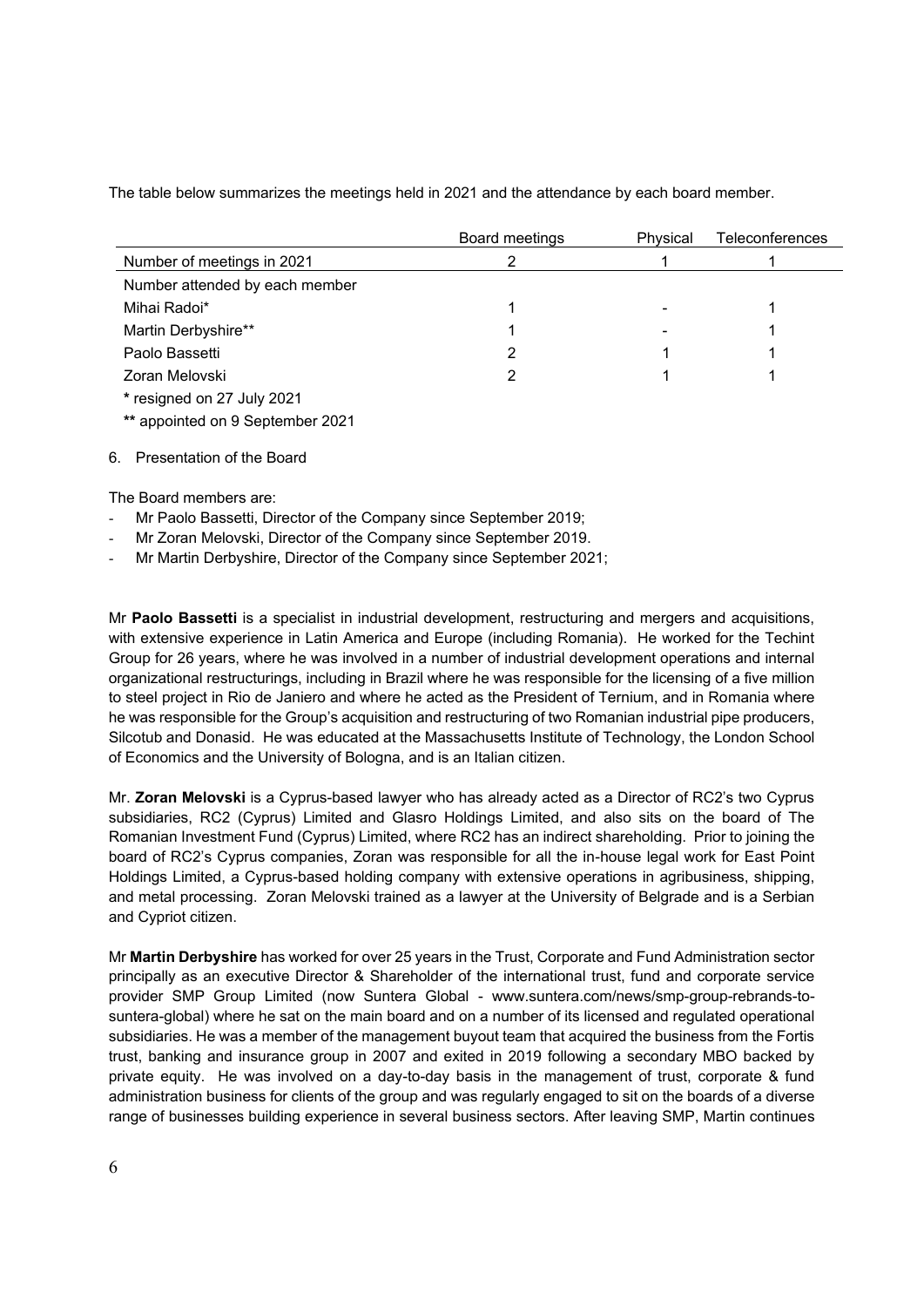to hold non-executive directorship positions in the investment, property development, financial services and industrial machinery sectors as well as pursuing several private investments and consultancy work with startup companies.

The Directors have a range of business, financial and asset management skills and experience relevant to the direction and control of the Company. All the Company's Directors have served as Board members of other companies and have been involved in the running of either investment banks, commercial banks or providers of corporate services for funds and other investing entities. This has helped broaden their financial, business and managerial skills and experience regarding different types of investing, corporate governance, banking practices and corporate structuring. Being continuously exposed to a variety of business cases and specific industry events helps the Directors to keep their skills up to date.

Due to the size of the Board, and the fact that two Directors are independents of the Adviser, the Board has not set up separate nomination committees on the grounds that the Board as a whole considers these matters. Since all day-to-day management responsibilities are subcontracted to the Adviser and Administrator, the Company does not have a Chief Executive Officer as the roles are already effectively separated. The board is responsible for making all investment and divestment decisions. The Directors have the power to approve all acquisitions and disposals on behalf of the Company as recommended by the Adviser. In the case of an acquisition, the Adviser coordinates the due diligence on the target company prior to effecting the investment. For each proposed acquisition, the Adviser may propose to retain, if it considers necessary, external accounting, legal, operational and environmental consultants to perform due diligence on the target at the expense of the Company. In the case of a disposal, the Adviser seeks approval from the Board by presenting a detailed report covering the key aspects of the proposed sale. The Adviser does not make any acquisitions or disposals of investments in Investee Companies on behalf of the Company without the approval of the Board.

The Directors and the Board are responsible for keeping proper accounting records which disclose with reasonable accuracy at any time the financial position of the Company, for safeguarding the assets of the Company, for taking reasonable steps for the prevention and detection of fraud and other irregularities and for the preparation of the annual reports and financial statements. Due to the Board comprising only three Directors, the Board has not set up a separate audit committee which issues separate audit committee reports, as all audit committee responsibilities are performed by the Board as a whole, with specified terms of reference.

The principal terms of reference are to appoint auditors, to set their fees, to review the scope and results of the audit, to consider the independence of the auditors, to review the internal financial and non-financial controls, to approve the contents of the draft interim and annual reports to shareholders and to review the accounting policies. In addition, the Board reviews the quality of the services of all the service providers to the Company and reviews the Company's compliance with financial reporting and regulatory requirements. The audit program and timetable are drawn-up and agreed with the Company's Auditors in advance of the financial year end. At this stage, matters for audit focus are discussed and agreed. The audit report is considered by the Board and discussed with the Auditors prior to approving and signing the Financial Statements.

Due to the size of the Board and considering that the Board as a whole considers these matters, the Board has resolved that a remuneration committee is not appropriate for the Company. Furthermore, the Company contracts the advisory and administration activities with third parties and has no employees.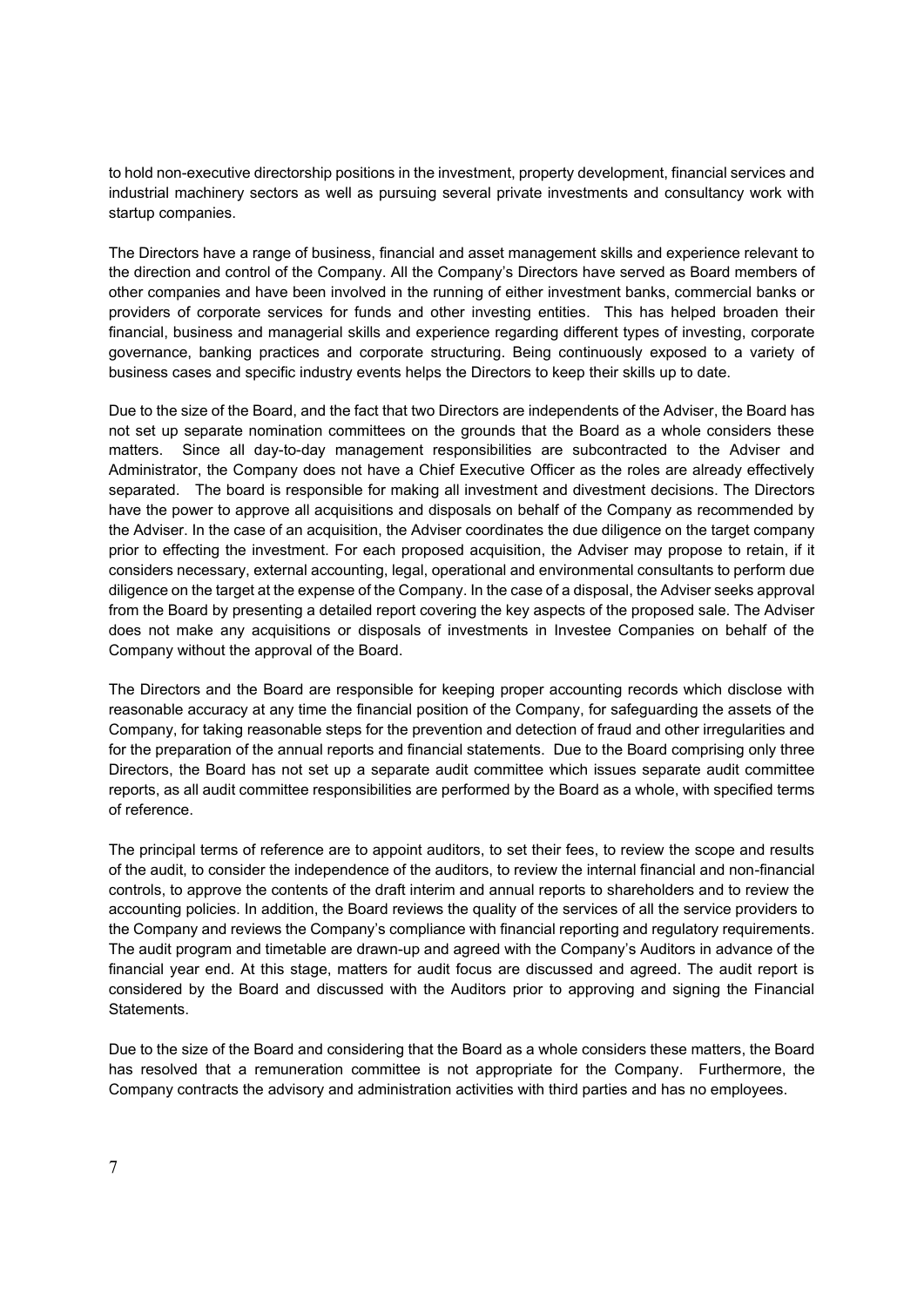The board supervises and monitors the appointment of Advisers, Administrator, Custodian and Brokers and any other contracting entities.

The contracting parties themselves are responsible for paying their employees. The Board policy is that the Directors' remuneration should be fair and reasonable in relation to the time commitment and responsibilities of the Directors. The Directors are not eligible for bonuses, pension benefits, share options or other benefits.

Each of the Directors has entered into a service agreement with the Company and either party can terminate the Agreement by giving to the other at least three months' notice.

#### 7. Board Performance

The Charmain of the Board assesses the performance and effectiveness of the Board during the regular meetings, providing constructive and real-time feedback on better structuring of agendas and development of board papers. Given the structure of the Company, the Chairman has not developed any evaluation criteria for assessing the performance of the Board.

# 8. Corporate culture

The Board has a good understanding of the Company and its objective of achieving capital appreciation and/or to generate investment income returns in order to have a clear line of sight between the decisions the Board takes and how these impact on the Company's culture and deliver its purpose. The Board and the Adviser are actively engaged in the business of shaping, overseeing and monitoring the culture of Investee Companies and holding their executives to account where they find misalignment with the Company's purpose and values. The Board and the Adviser have built a relationship of trust with the management teams of the Investee Companies in order to help the shared goal of long-term increase in the value of the Investee Companies. The Board and the Adviser are responsible for making sure, wherever possible, that the executive management of the Investee Companies is the most suitable for the objective of the Company and can decide upon appointing or removing executive personnel, thus making sure that, at Investee Company level, the desired culture is embraced.

The Board promotes a corporate culture based on ethical values and behaviours, fair treatment of all partners and actively discusses with the Adviser in order for the same values to be adopted by the management of the Investee Companies as it believes in the power of leading by example. The Board performs annual visits to Investee Companies, and engages in discussions with their managements in order to oversee the promoted corporate cultures. On a regular basis, the Adviser ensures that the management of the Investee Companies adopt the values promoted by the Board through discussions with the management, clients or suppliers of the Investee Companies.

The Adviser makes sure the Board is aware of a number of contextual factors that can influence culture at the Investee Company level, such as history of the company, impact of macroeconomic conditions, political and regulatory climate, market sector, degree of competition, local business environment and cultural norms. The Board makes sure the Adviser spends enough time with the Investee Companies and it itself has regular meetings and teleconferences with the Adviser.

If the Directors feel the need for more information regarding the corporate culture at Investee Company level, the Board through the Adviser asks the executives of the Investee Companies to provide insight information, with the Board being able to probe and challenge where appropriate. The Board assesses that